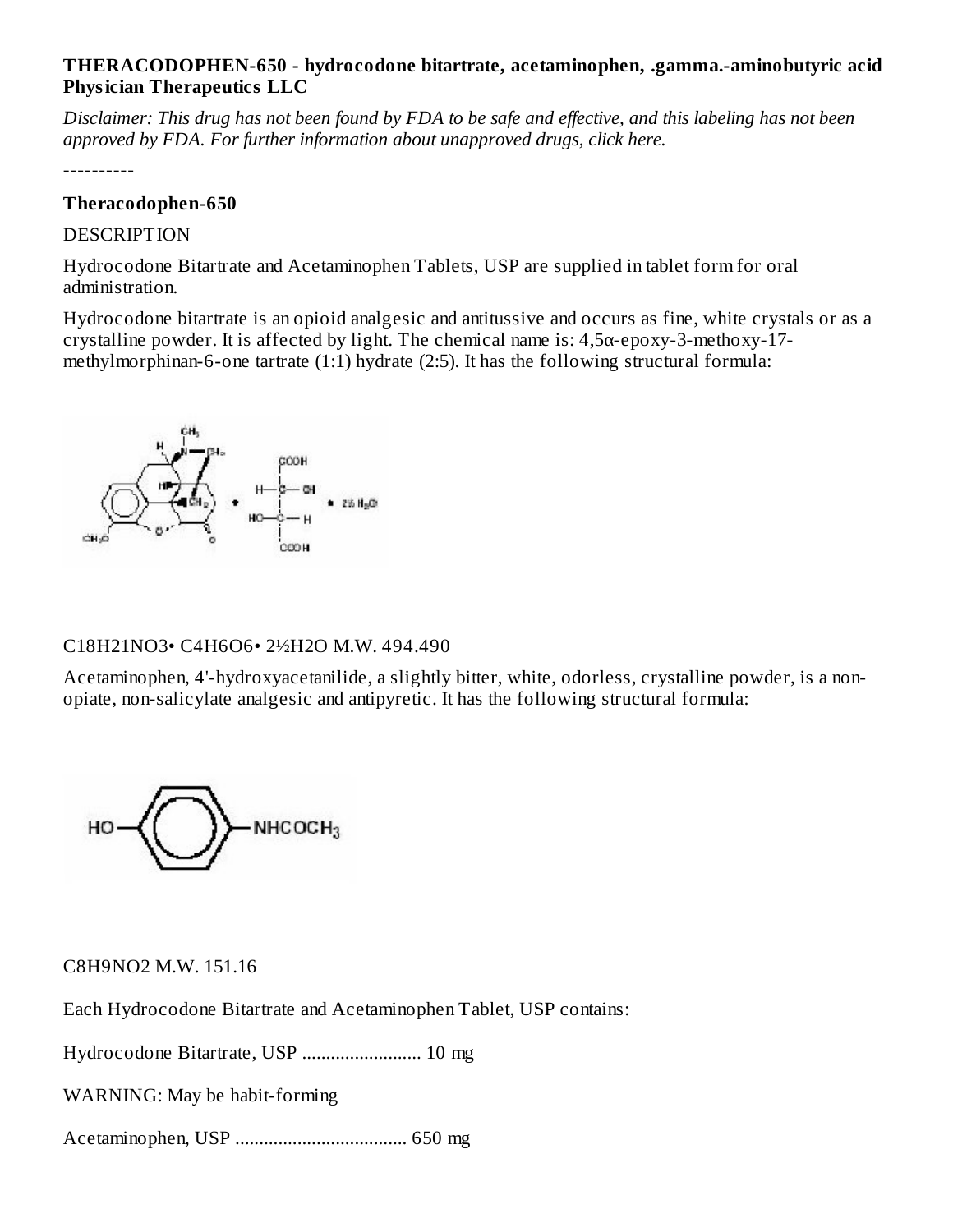In addition, each tablet contains the following inactive ingredients: colloidal silicon dioxide, magnesium stearate and microcrystalline cellulose.

Meets USP Dissolution Test 1.

#### CLINICAL PHARMACOLOGY

Hydrocodone is a semisynthetic narcotic analgesic and antitussive with multiple actions qualitatively similar to those of codeine. Most of these involve the central nervous system and smooth muscle. The precise mechanism of action of hydrocodone and other opiates is not known, although it is believed to relate to the existence of opiate receptors in the central nervous system. In addition to analgesia, narcotics may produce drowsiness, changes in mood and mental clouding.

The analgesic action of acetaminophen involves peripheral influences, but the specific mechanism is as yet undetermined. Antipyretic activity is mediated through hypothalamic heat regulating centers. Acetaminophen inhibits prostaglandin synthetase. Therapeutic doses of acetaminophen have negligible effects on the cardiovascular or respiratory systems; however, toxic doses may cause circulatory failure and rapid, shallow breathing.

#### PHARMACOKINETICS

The behavior of the individual components is described below.

Hydrocodone: Following a 10 mg oral dose of hydrocodone administered to five adult male subjects, the mean peak concentration was  $23.6 \pm 5.2$  ng/mL. Maximum serum levels were achieved at  $1.3 \pm 0.3$ hours and the half-life was determined to be  $3.8 \pm 0.3$  hours. Hydrocodone exhibits a complex pattern of metabolism including O-demethylation, N-demethylation and 6-keto reduction to the corresponding 6-α- and 6-β-hydroxymetabolites. See OVERDOSAGE for toxicity information.

Acetaminophen: Acetaminophen is rapidly absorbed from the gastrointestinal tract and is distributed throughout most body tissues. The plasma half-life is 1.25 to 3 hours, but may be increased by liver damage and following overdosage. Elimination of acetaminophen is principally by liver metabolism (conjugation) and subsequent renal excretion of metabolites. Approximately 85% of an oral dose appears in the urine within 24 hours of administration, most as the glucuronide conjugate, with small amounts of other conjugates and unchanged drug. See OVERDOSAGE for toxicity information.

#### INDICATIONS and USAGE

Hydrocodone bitartrate and acetaminophen tablets, USP are indicated for the relief of moderate to moderately severe pain.

#### CONTRAINDICATIONS

This product should not be administered to patients who have previously exhibited hypersensitivity to hydrocodone or acetaminophen, or any other component of this product.

Patients known to be hypersensitive to other opioids may exhibit cross sensitivity to hydrocodone.

#### WARNINGS

#### Respiratory Depression

At high doses or in sensitive patients, hydrocodone may produce dose-related respiratory depression by acting directly on the brain stem respiratory center. Hydrocodone also affects the center that controls respiratory rhythm, and may produce irregular and periodic breathing.

Head Injury and Increased Intracranial Pressure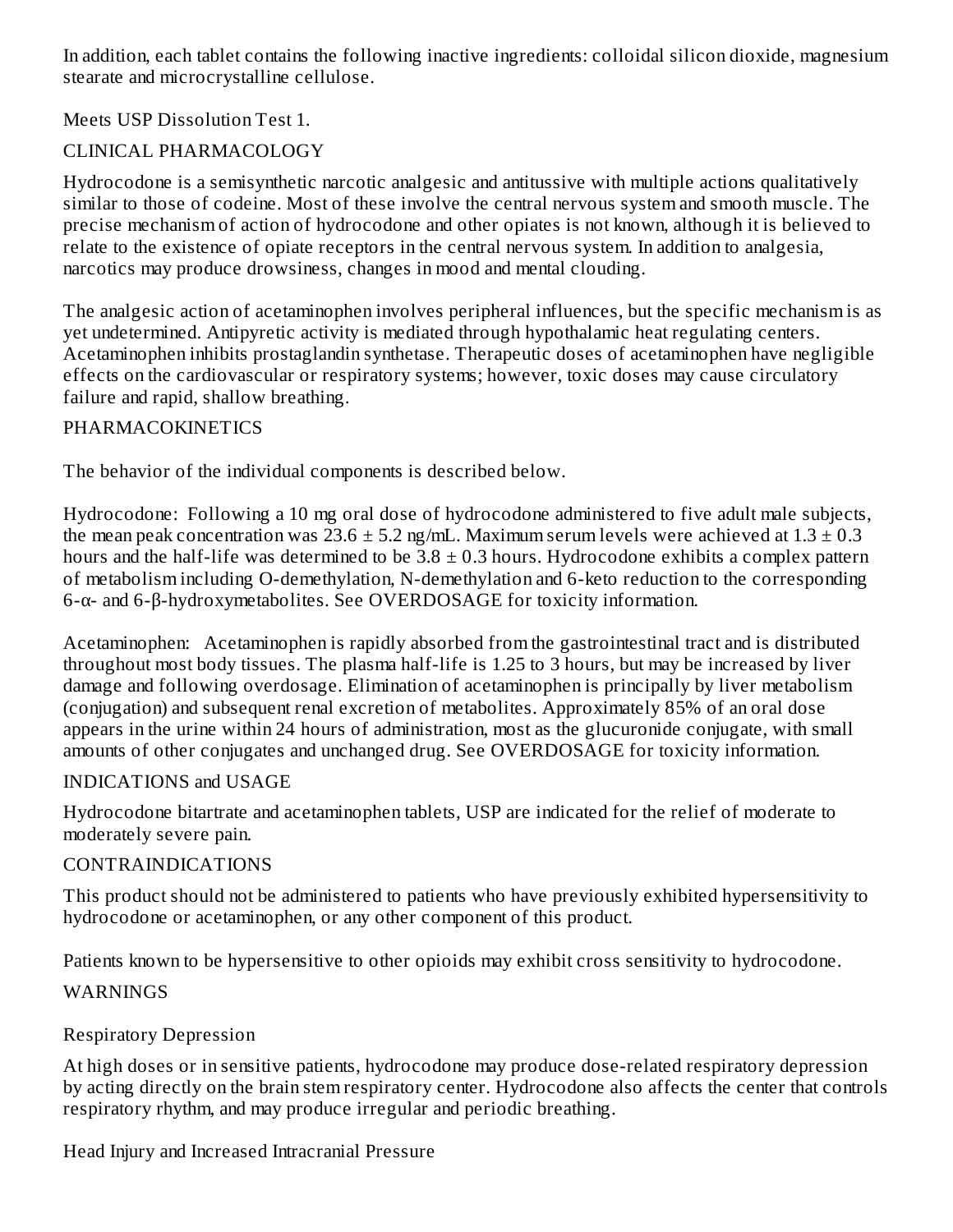The respiratory depressant effects of narcotics and their capacity to elevate cerebrospinal fluid pressure may be markedly exaggerated in the presence of head injury, other intracranial lesions or a preexisting increase in intracranial pressure. Furthermore, narcotics produce adverse reactions which may obscure the clinical course of patients with head injuries.

#### Acute Abdominal Conditions

The administration of narcotics may obscure the diagnosis or clinical course of patients with acute abdominal conditions.

#### Misuse, Abuse, And Diversion Of Opioids

Hydrocodone bitartrate and acetaminophen tablets contain hydrocodone, an opioid agonist, and is a Schedule III controlled substance. Opioid agonists have the potential for being abused and are sought by abusers and people with addiction disorders, and are subject to diversion.

Hydrocodone bitartrate and acetaminophen tablets can be abused in a manner similar to other opioid agonists, legal or illicit. This should be considered when prescribing or dispensing Hydrocodone bitartrate and acetaminophen tablets in situations where the physician or pharmacist is concerned about an increased risk of misuse, abuse or diversion (see DRUG ABUSE AND DEPENDENCE).

#### PRECAUTIONS

#### General

Special Risk Patients: As with any narcotic analgesic agent, hydrocodone bitartrate and acetaminophen tablets should be used with caution in elderly or debilitated patients and those with severe impairment of hepatic or renal function, hypothyroidism, Addison's disease, prostatic hypertrophy or urethral stricture. The usual precautions should be observed and the possibility of respiratory depression should be kept in mind.

Cough Reflex: Hydrocodone suppresses the cough reflex; as with all narcotics, caution should be exercised when hydrocodone bitartrate and acetaminophen tablets are used postoperatively and in patients with pulmonary disease.

#### Information for Patients

Hydrocodone, like all narcotics, may impair the mental and/or physical abilities required for the performance of potentially hazardous tasks such as driving a car or operating machinery; patients should be cautioned accordingly.

Alcohol and other CNS depressants may produce an additive CNS depression, when taken with this combination product, and should be avoided.

Hydrocodone may be habit-forming. Patients should take the drug only for as long as it is prescribed, in the amounts prescribed, and no more frequently than prescribed.

#### Laboratory Tests

In patients with severe hepatic or renal disease, effects of therapy should be monitored with serial liver and/or renal function tests.

#### Drug Interactions

Patients receiving other narcotic analgesics, antihistamines, antipsychotics, anti-anxiety agents, or other CNS depressants (including alcohol) concomitantly with hydrocodone bitartrate and acetaminophen tablets may exhibit an additive CNS depression. When combined therapy is contemplated, the dose of one or both agents should be reduced.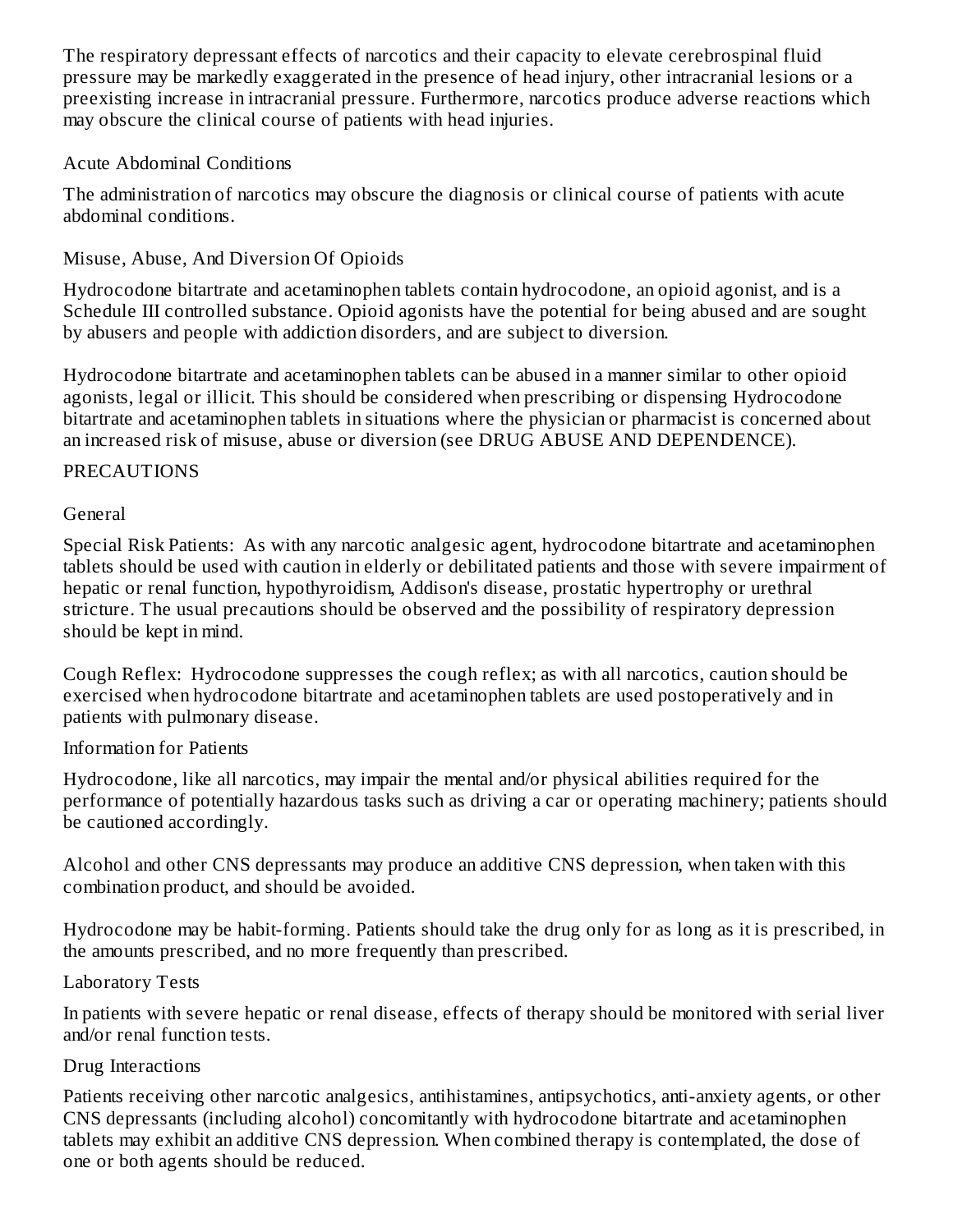The use of MAO inhibitors or tricyclic antidepressants with hydrocodone preparations may increase the effect of either the antidepressant or hydrocodone.

#### Drug/Laboratory Test Interactions

Acetaminophen may produce false-positive test results for urinary 5-hydroxyindoleacetic acid.

#### Carcinogenesis, Mutagenesis, Impairment of Fertility

No adequate studies have been conducted in animals to determine whether hydrocodone or acetaminophen have a potential for carcinogenesis, mutagenesis, or impairment of fertility. Pregnancy

Teratogenic Effects: Pregnancy Category C: There are no adequate and well-controlled studies in pregnant women. Hydrocodone bitartrate and acetaminophen tablets should be used during pregnancy only if the potential benefit justifies the potential risk to the fetus.

Nonteratogenic Effects: Babies born to mothers who have been taking opioids regularly prior to delivery will be physically dependent. The withdrawal signs include irritability and excessive crying, tremors, hyperactive reflexes, increased respiratory rate, increased stools, sneezing, yawning, vomiting, and fever. The intensity of the syndrome does not always correlate with the duration of maternal opioid use or dose. There is no consensus on the best method of managing withdrawal.

#### Labor and Delivery

As with all narcotics, administration of this product to the mother shortly before delivery may result in some degree of respiratory depression in the newborn, especially if higher doses are used.

#### Nursing Mothers

Acetaminophen is excreted in breast milk in small amounts, but the significance of its effects on nursing infants is not known. It is not known whether hydrocodone is excreted in human milk. Because many drugs are excreted in human milk and because of the potential for serious adverse reactions in nursing infants from hydrocodone and acetaminophen, a decision should be made whether to discontinue nursing or to discontinue the drug, taking into account the importance of the drug to the mother.

#### Pediatric Use

Safety and effectiveness in pediatric patients have not been established.

#### Geriatric Use

Clinical studies of hydrocodone bitartrate and acetaminophen did not include sufficient numbers of subjects aged 65 and over to determine whether they respond differently from younger subjects. Other reported clinical experience has not identified differences in responses between the elderly and younger patients. In general, dose selection for an elderly patient should be cautious, usually starting at the low end of the dosing range, reflecting the greater frequency of decreased hepatic, renal, or cardiac function, and of concomitant disease or other drug therapy.

Hydrocodone and the major metabolites of acetaminophen are known to be substantially excreted by the kidney. Thus the risk of toxic reactions may be greater in patients with impaired renal function due to the accumulation of the parent compound and/or metabolites in the plasma. Because elderly patients are more likely to have decreased renal function, care should be taken in dose selection, and it may be useful to monitor renal function.

Hydrocodone may cause confusion and over-sedation in the elderly; elderly patients generally should be started on low doses of hydrocodone bitartrate and acetaminophen tablets and observed closely.

#### ADVERSE REACTIONS

The most frequently reported adverse reactions are light-headedness, dizziness, sedation, nausea and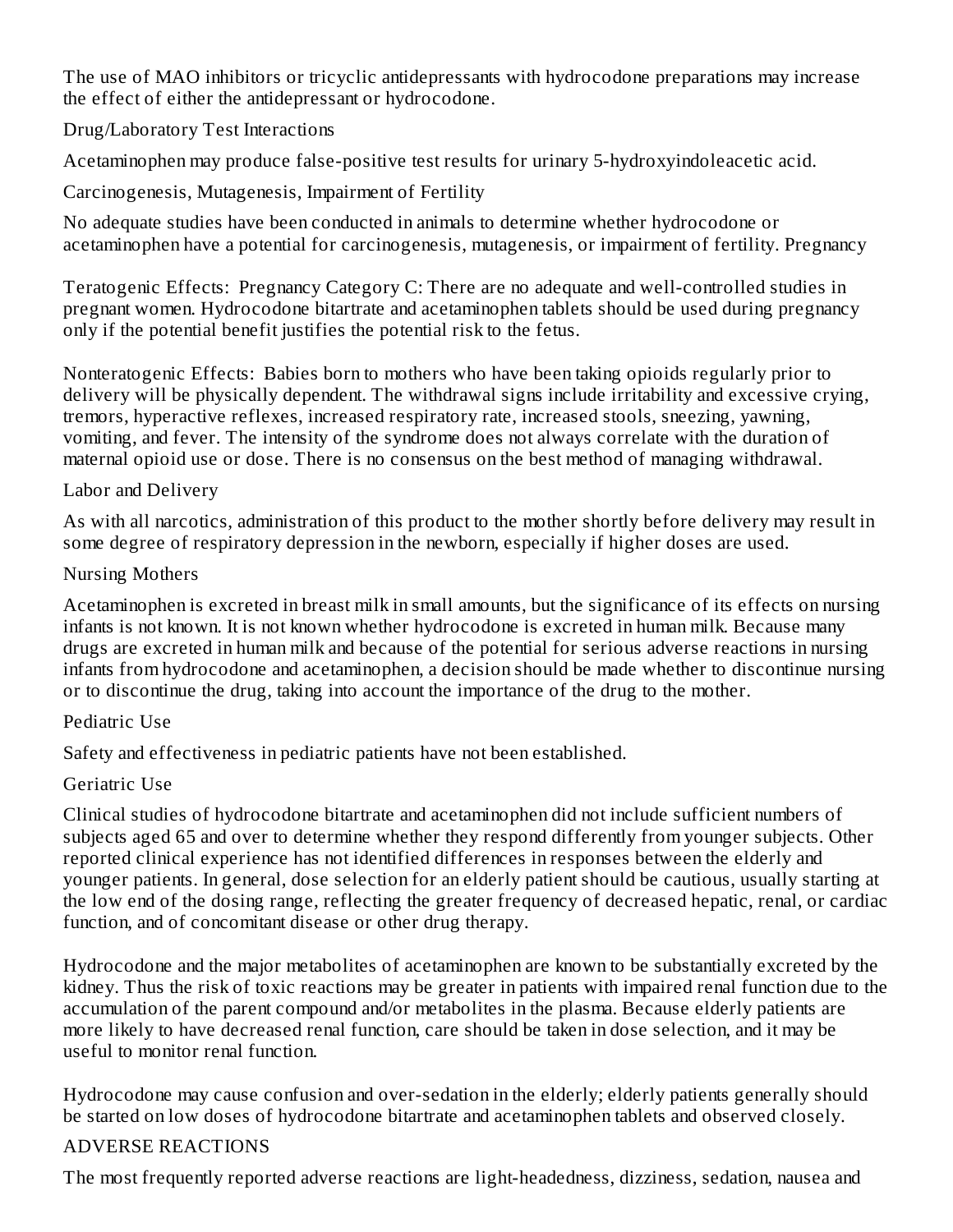vomiting. These effects seem to be more prominent in ambulatory than in non-ambulatory patients, and some of these adverse reactions may be alleviated if the patient lies down.

Other adverse reactions include:

Central Nervous System: Drowsiness, mental clouding, lethargy, impairment of mental and physical performance, anxiety, fear, dysphoria, psychic dependence, mood changes.

Gastrointestinal System: Prolonged administration of hydrocodone bitartrate and acetaminophen tablets may produce constipation.

Genitourinary System: Ureteral spasm, spasm of vesical sphincters and urinary retention have been reported with opiates.

Respiratory Depression: Hydrocodone bitartrate may produce dose-related respiratory depression by acting directly on the brain stem respiratory centers (see OVERDOSAGE).

Special Senses: Cases of hearing impairment or permanent loss have been reported predominantly in patients with chronic overdose.

Dermatological: Skin rash, pruritus.

The following adverse drug events may be borne in mind as potential effects of acetaminophen: allergic reactions, rash, thrombocytopenia, agranulocytosis. Potential effects of high dosage are listed in the OVERDOSAGE section.

#### DRUG ABUSE AND DEPENDENCE

#### Misuse, Abuse, And Diversion Of Opioids

Hydrocodone bitartrate and acetaminophen tablets contain hydrocodone, an opioid agonist, and is a Schedule III controlled substance. Hydrocodone bitartrate and acetaminophen tablets, and other opioids, used in analgesia can be abused and are subject to criminal diversion.

Addiction is a primary, chronic, neurobiologic disease, with genetic, psychosocial, and environmental factors influencing its development and manifestations. It is characterized by behaviors that include one or more of the following: impaired control over drug use, compulsive use, continued use despite harm, and craving. Drug addiction is a treatable disease utilizing a multidisciplinary approach, but relapse is common.

"Drug seeking" behavior is very common in addicts and drug abusers. Drug-seeking tactics include emergency calls or visits near the end of office hours, refusal to undergo appropriate examination, testing or referral, repeated "loss" of prescriptions, tampering with prescriptions and reluctance to provide prior medical records or contact information for other treating physician(s). "Doctor shopping" to obtain additional prescriptions is common among drug abusers and people suffering from untreated addiction.

Abuse and addiction are separate and distinct from physical dependence and tolerance. Physical dependence usually assumes clinically significant dimensions only after several weeks of continued opioid use, although a mild degree of physical dependence may develop after a few days of opioid therapy. Tolerance, in which increasingly large doses are required in order to produce the same degree of analgesia, is manifested initially by a shortened duration of analgesic effect, and subsequently by decreases in the intensity of analgesia. The rate of development of tolerance varies among patients. Physicians should be aware that abuse of opioids can occur in the absence of true addiction and is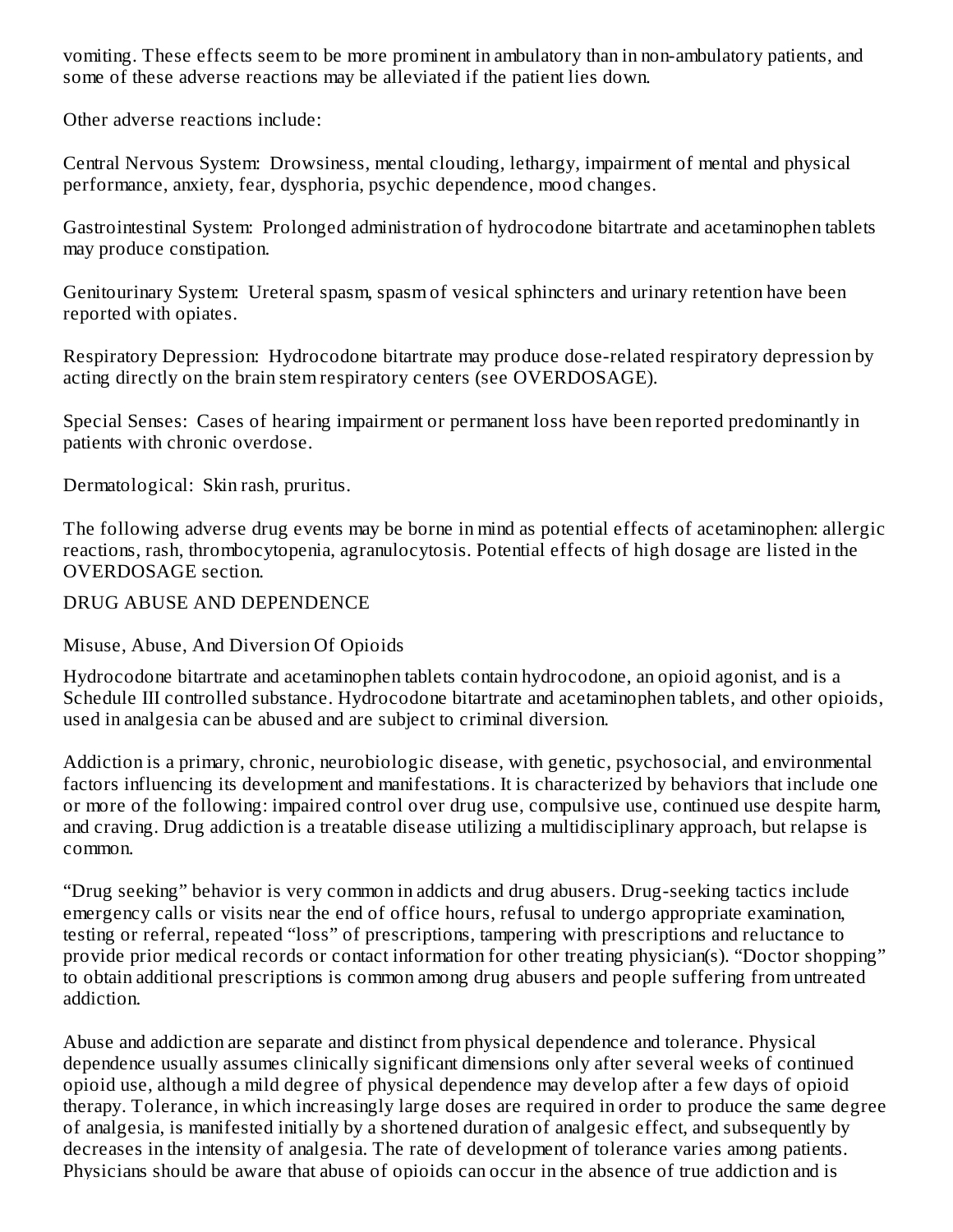characterized by misuse for non-medical purposes, often in combination with other psychoactive substances. Hydrocodone bitartrate and acetaminophen tablets, like other opioids, may be diverted for non-medical use. Record-keeping of prescribing information, including quantity, frequency, and renewal requests is strongly advised.

Proper assessment of the patient, proper prescribing practices, periodic re-evaluation of therapy, and proper dispensing and storage are appropriate measures that help to limit abuse of opioid drugs.

#### **OVERDOSAGE**

Following an acute overdosage, toxicity may result from hydrocodone or acetaminophen.

#### Signs and Symptoms

Hydrocodone: Serious overdose with hydrocodone is characterized by respiratory depression (a decrease in respiratory rate and/or tidal volume, Cheyne-Stokes respiration, cyanosis), extreme somnolence progressing to stupor or coma, skeletal muscle flaccidity, cold and clammy skin, and sometimes bradycardia and hypotension. In severe overdosage, apnea, circulatory collapse, cardiac arrest and death may occur.

Acetaminophen: In acetaminophen overdosage: dose-dependent, potentially fatal hepatic necrosis is the most serious adverse effect. Renal tubular necrosis, hypoglycemic coma, and thrombocytopenia may also occur.

Early symptoms following a potentially hepatotoxic overdose may include: nausea, vomiting, diaphoresis and general malaise. Clinical and laboratory evidence of hepatic toxicity may not be apparent until 48 to 72 hours post-ingestion.

In adults, hepatic toxicity has rarely been reported with acute overdoses of less than 10 grams, or fatalities with less than 15 grams.

#### **Treatment**

A single or multiple overdose with hydrocodone and acetaminophen is a potentially lethal polydrug overdose, and consultation with a regional poison control center is recommended.

Immediate treatment includes support of cardiorespiratory function and measures to reduce drug absorption. Vomiting should be induced mechanically, or with syrup of ipecac, if the patient is alert (adequate pharyngeal and laryngeal reflexes). Oral activated charcoal (1 g/kg) should follow gastric emptying. The first dose should be accompanied by an appropriate cathartic. If repeated doses are used, the cathartic might be included with alternate doses as required. Hypotension is usually hypovolemic and should respond to fluids. Vasopressors and other supportive measures should be employed as indicated. A cuffed endotracheal tube should be inserted before gastric lavage of the unconscious patient and, when necessary, to provide assisted respiration.

Meticulous attention should be given to maintaining adequate pulmonary ventilation. In severe cases of intoxication, peritoneal dialysis, or preferably hemodialysis may be considered. If hypoprothrombinemia occurs due to acetaminophen overdose, vitamin K should be administered intravenously.

Naloxone, a narcotic antagonist, can reverse respiratory depression and coma associated with opioid overdose. Naloxone hydrochloride 0.4 mg to 2 mg is given parenterally. Since the duration of action of hydrocodone may exceed that of the naloxone, the patient should be kept under continuous surveillance and repeated doses of the antagonist should be administered as needed to maintain adequate respiration.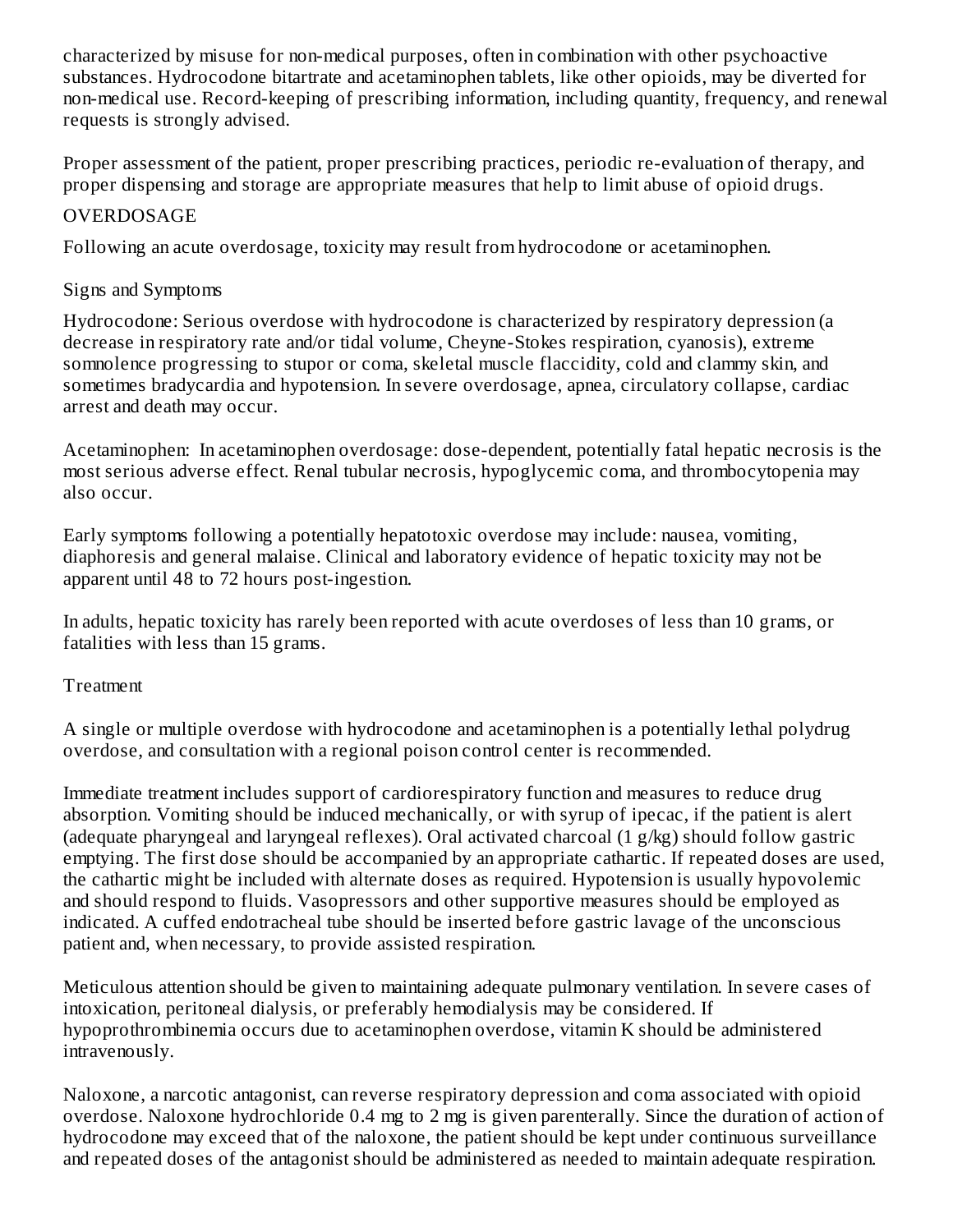A narcotic antagonist should not be administered in the absence of clinically significant respiratory or cardiovascular depression.

If the dose of acetaminophen may have exceeded 140 mg/kg, acetylcysteine should be administered as early as possible. Serum acetaminophen levels should be obtained, since levels four or more hours following ingestion help predict acetaminophen toxicity. Do not await acetaminophen assay results before initiating treatment. Hepatic enzymes should be obtained initially, and repeated at 24-hour intervals.

Methemoglobinemia over 30% should be treated with methylene blue by slow intravenous administration.

The toxic dose for adults for acetaminophen is 10 g.

#### DOSAGE and ADMINISTRATION

Dosage should be adjusted according to the severity of the pain and the response of the patient. However, it should be kept in mind that tolerance to hydrocodone can develop with continued use and that the incidence of untoward effects is dose related.

The usual adult dosage is one tablet every four to six hours as needed for pain. The total daily dose should not exceed 6 tablets.

#### HOW SUPPLIED

Hydrocodone Bitartrate and Acetaminophen Tablets, USP, each tablet of which contains hydrocodone bitartrate 10 mg (WARNING: May be habit-forming) and acetaminophen 650 mg, are white to off-white, scored, oblong biconvex tablets, debossed "IP 114" on obverse and bisected on the reverse.

They are available as follows:

Bottles of 100: NDC 53746-114-01

Bottles of 500: NDC 53746-114-05

Bottles of 1000: NDC 53746-114-10

Storage: Store at 25°C (77°F); excursions permitted to 15° to 30°C (59° to 86°F) [see USP Controlled Room Temperature].

Dispense in a tight, light-resistant container with a child-resistant closure.

Rx Only

A Schedule CIII Controlled Drug Substance.

Manufactured by:

Amneal Pharmaceuticals of NY

Hauppauge, NY 11788

Distributed by:

Amneal Pharmaceuticals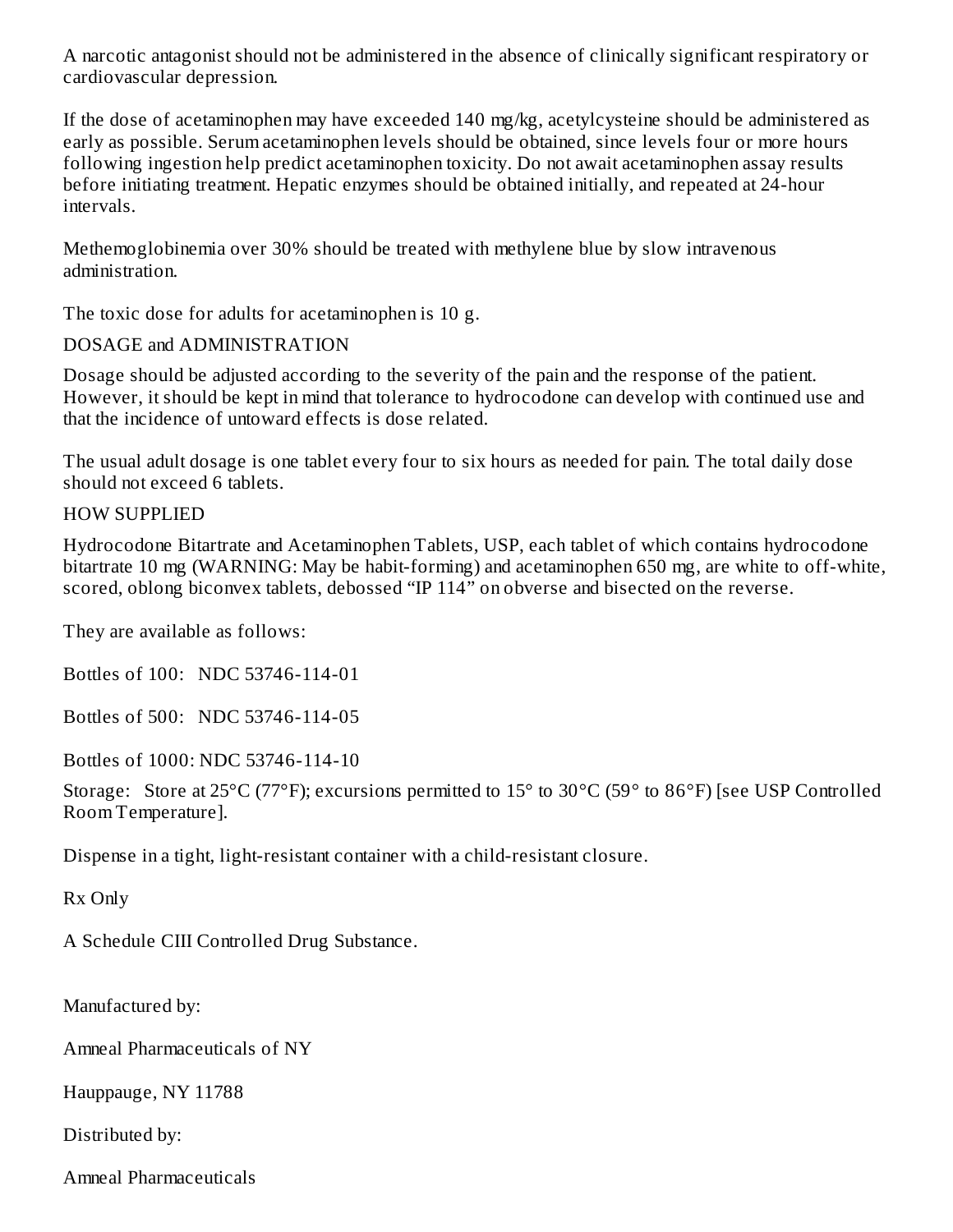Glasgow, KY 42141 Rev. 07-2010 NDC 53746-114-05 Hydrocodone Bitartrate and Acetaminophen Tablets, USP CIII 10 mg / 650 mg MULTIPLE STRENGTHS: DO NOT DISPENSE UNLESS STRENGTH IS STATED. IP 114 Rx only 500 TABLETS amneal PHARNACEUTICALS Each tablet contains: Hydrocodone Bitartrate, USP.......................................10 mg WARNING: May be habit forming. Acetaminophen, USP..................................................650 mg USUAL DOSAGE: See package insert for complete dosage recommendations. WARNING: Keep this and all drug out of the reach of children. PHARMACIST: Dispense in a tight, light-resistant container with a child-resistant closure. Protect from light. STORAGE: Store at 25 degee C (77 degree F); excursions permitted to 15 degree to 30 degree Centigrade (59 degree to 86 degree F) [See USP Controlled Room Temperature]. Manufactured by: Amneal Pharmaceuticals of NY Hauppauge, NY 11788 Distributed by: Amneal Pharmaceuticals Glasgow, KY 42141 Rev. 07-2010 N3 53746-114-05 1

Lot No:

Exp. Date: No Varnish

Theramine™ PRODUCT INFORMATION Theramine (U.S. patent pending) capsules by oral administration. A specially formulated Medical Food product, consisting of a proprietary blend of amino acids and polyphenol ingredients in specific proportions, for the dietary management of the metabolic processes associated with pain disorders and inflammatory conditions. (PD) (IC). Must be administered under physician supervision. Medical Foods Medical Food products are often used in hospitals (e.g., for burn victims or kidney dialysis patients) and outside of a hospital setting under a physician's care for the dietary management of diseases in patients with particular medical or metabolic needs due to their disease or condition. Congress defined "Medical Food" in the Orphan Drug Act and Amendments of 1988 as "a food which is formulated to be consumed or administered enterally [or orally] under the supervision of a physician and which is intended for the specific dietary management of a disease or condition for which distinctive nutritional requirements, based on recognized scientific principles, are established by medical evaluation." Medical Foods are complex formulated products, requiring sophisticated and exacting technology. Theramine has been developed, manufactured, and labeled in accordance with both the statutory and the FDA regulatory definition of a Medical Food.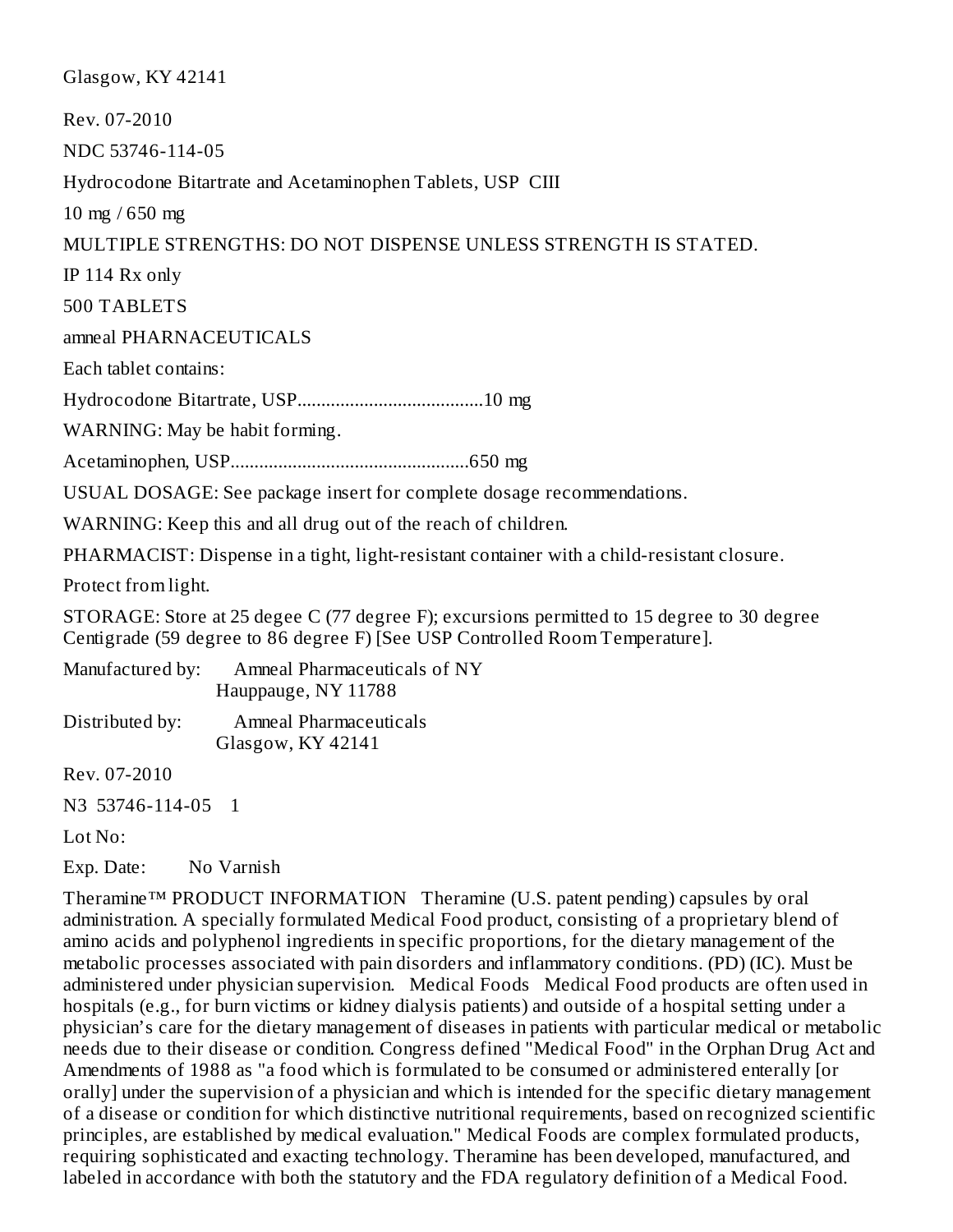Theramine must be used while the patient is under the ongoing care of a physician. PAIN DISORDERS (PD) INFLAMMATORY CONDITIONS (IC) PD and IC as a Metabolic Deficiency Disease A critical component of the definition of a Medical Food is the requirement for a distinctive nutritional deficiency. FDA scientists have proposed a physiologic definition of a distinctive nutritional deficiency as follows: "the dietary management of patients with specific diseases requires, in some instances, the ability to meet nutritional requirements that differ substantially from the needs of healthy persons. For example, in establishing the recommended dietary allowances for general, healthy population, the Food and Nutrition Board of the Institute of Medicine National Academy of Sciences, recognized that different or distinctive physiologic requirements may exist for certain persons with "special nutritional needs arising from metabolic disorders, chronic diseases, injuries, premature birth, other medical conditions and drug therapies. Thus, the distinctive nutritional needs associated with a disease reflects the total amount needed by a healthy person to support life or maintain homeostasis, adjusted for the distinctive changes in the nutritional needs of the patient as a result of the effects of the disease process on absorption, metabolism and excretion." It was also proposed that in patients with certain disease states who respond to nutritional therapies, a physiologic deficiency of the nutrient is assumed to exist. For example, if a patient with pain disorders responds to a tryptophan formulation by decreasing perceived pain, a deficiency of tryptophan is assumed to exist. Patients with pain disorders and inflammatory conditions are known to have nutritional deficiencies of tryptophan, choline, arginine, GABA, flavonoids, and certain antioxidants. Patients with pain disorders and inflammatory conditions frequently exhibit reduced plasma levels of tryptophan and GABA and have been shown to respond to oral administration of GABA, arginine, tryptophan, or a 5-hydoxytryptophan formulation. Research has shown that tryptophan, arginine or GABA reduced diets result in a fall of circulating tryptophan, arginine, and/or GABA. Patients with pain disorders frequently exhibit activation of the degradation pathways that increases the turnover of GABA, arginine and/or tryptophan leading to a reduced level of production of serotonin, GABA or nitric oxide for a given precursor blood level. Research has also shown that a genetic predisposition to accelerated degradation can lead to increased precursor requirements in certain patients with pain disorders and inflammatory conditions. Choline is required to fully potentiate acetylcholine synthesis by brain neurons. A deficiency of choline leads to reduced acetylcholine production by the neurons. Flavonoids potentiate the production of acetylcholine by the neurons thereby reducing delta pain. Diets deficient in flavonoid rich foods and choline result in inadequate flavonoid concentrations, impeding acetylcholine production in certain patients with pain disorders and/or inflammatory conditions. Acetylcholine in pre-synaptic ganglia is necessary for the production of serotonin and nitric oxide in post-synaptic ganglia. Provision of tryptophan, arginine, GABA, choline and flavonoids with antioxidants, in specific proportions can restore the production of beneficial serotonin, nitric oxide, and acetylcholine, thereby reducing the perception of pain and reducing inflammation. L-Histidine is known to produce brain histamine that stimulates production of ACTH.

PRODUCT DESCRIPTION Primary Ingredients Theramine consists of a proprietary blend of amino acids, cocoa, caffeine, cinnamon, and flavonoids in specific proportions. These ingredients fall into the category of Generally Regarded as Safe" (GRAS) as defined by the Food and Drug Administration (FDA) (Sections 201(s) and 409 of the Federal Food, Drug, and Cosmetic Act). A GRAS substance is distinguished from a food additive on the basis of the common knowledge about the safety of the substance for its intended use. The standard for an ingredient to achieve GRAS status requires not only technical demonstration of non-toxicity and safety, but also general recognition of safety through widespread usage and agreement of that safety by experts in the field. Many ingredients have been determined by the U.S. Food and Drug Administration (FDA) to be GRAS, and are listed as such by regulation, in Volume 21 Code of Federal Regulations (CFR) Sections 182, 184, and 186. Amino Acids Amino Acids are the building blocks of protein. All amino acids are GRAS listed as they have been ingested by humans for thousands of years. The doses of the amino acids in Theramine are equivalent to those found in the usual human diet. Patients with pain disorders may require an increased amount of certain amino acids that cannot be obtained from normal diet alone. Tryptophan, for example, is an obligatory amino acid. The body cannot make tryptophan and must obtain tryptophan from the diet.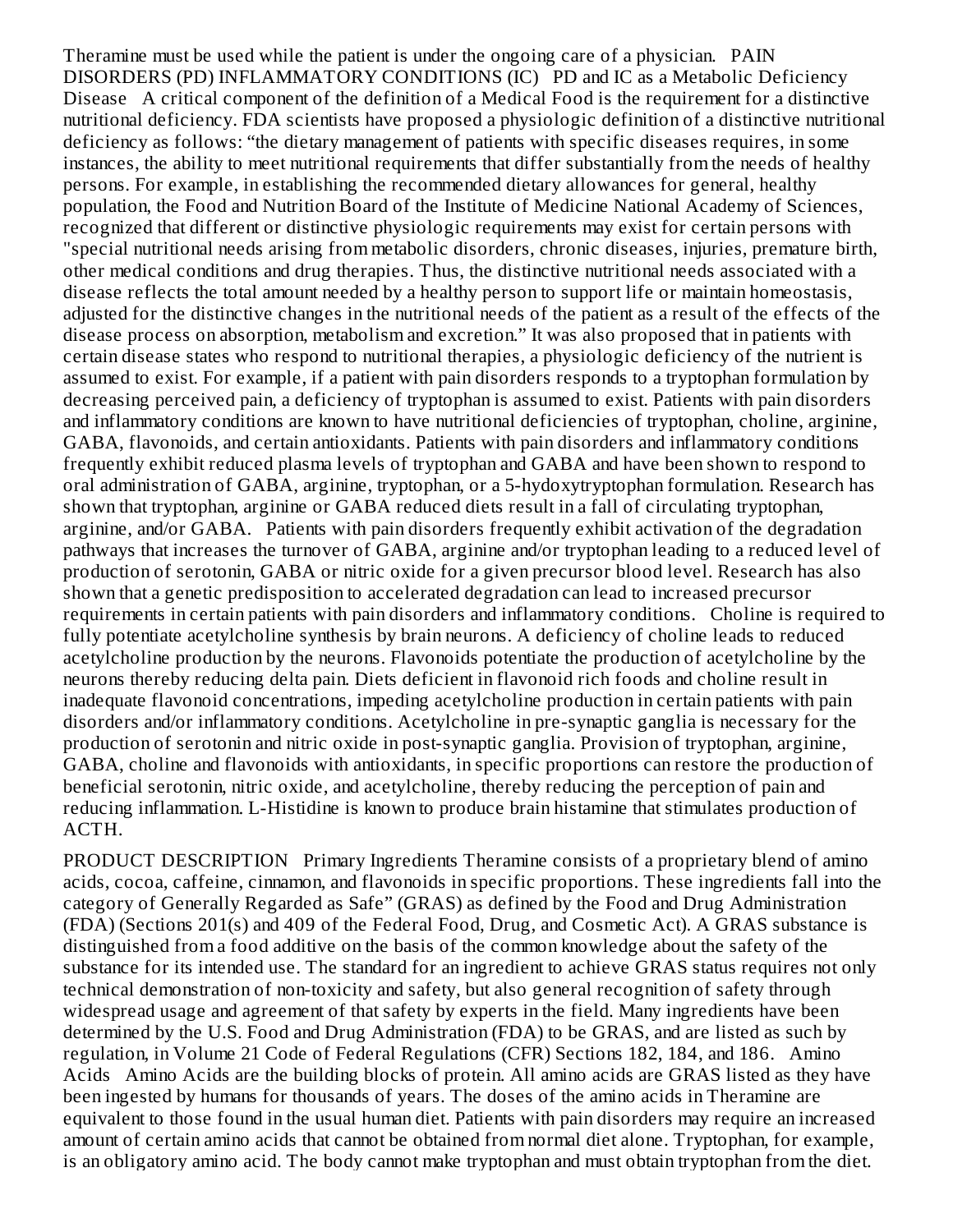Tryptophan is needed to produce serotonin. Serotonin is required to reduce pain. Patients with pain disorders and inflammatory conditions have altered serotonin metabolism. Some patients with pain disorders and inflammatory conditions have a resistance to the use of tryptophan that is similar to the mechanism found in insulin resistance. Patients with pain disorders and inflammatory conditions cannot acquire sufficient tryptophan from the diet to alter the perception of pain and the inflammatory process without ingesting a prohibitively large amount of calories, particularly calories from protein. Flavonoids Flavonoids are a group of phytochemical compounds found in all vascular plants including fruits and vegetables. They are a part of a larger class of compounds known as polyphenols. Many of the therapeutic or health benefits of colored fruits and vegetables, cocoa, red wine, and green tea are directly related to their flavonoid content. The specially formulated flavonoids found in Theramine cannot be obtained from conventional foods in the necessary proportions to elicit a therapeutic response. Other Ingredients Theramine contains the following inactive or other ingredients, as fillers, excipients, and colorings: magnesium stearate, microcrystalline cellulose, Maltodextrin NF, gelatin (as the capsule material). Physical Description Theramine is a yellow to light brown powder. Theramine contains L-Glutamine, L-Arginine, L-Histidine, and L-Serine, 5-Hydroxytryptophan as Griffonia Seed Extract, GABA, Choline Bitartrate, Cinnamon, Cocoa, Hydrolyzed Whey Protein, and Grape Seed Extract.

CLINICAL PHARMACOLOGY Mechanism of Action Theramine acts by restoring and maintaining the balance of the neurotransmitters; GABA, nitric oxide, serotonin, and acetylcholine that are associated with pain disorders and inflammatory conditions. Theramine stimulates the production ACTH to reduce inflammation. Metabolism The amino acids in Theramine are primarily absorbed by the stomach and small intestines. All cells metabolize the amino acids in Theramine. Circulating tryptophan, arginine and choline blood levels determine the production of serotonin, nitric oxide, and acetylcholine. Excretion Theramine is not an inhibitor of cytochrome P450 1A2, 2C9, 2C19, 2D6, or 3A4. These isoenzymes are principally responsible for 95% of all detoxification of drugs, with CYP3A4 being responsible for detoxification of roughly 50% of drugs. Amino acids do not appear to have an effect on drug metabolizing enzymes.

INDICATIONS FOR USE Theramine is intended for the clinical dietary management of the metabolic processes of pain disorders and inflammatory conditions.

CLINICAL EXPERIENCE Administration of Theramine has demonstrated significant reduction in symptoms of pain and inflammation in patients with acute and chronic pain when used for the dietary management of the metabolic processes associated with pain disorders and inflammatory conditions. Administration of Theramine results in the induction and maintenance of pain relief in patients with pain disorders and inflammatory conditions.

PRECAUTIONS AND CONTRAINDICATIONS Theramine is contraindicated in an extremely small number of patients with hypersensitivity to any of the nutritional components of Theramine.

ADVERSE REACTIONS Oral supplementation with L-tryptophan, L-arginine or choline at high doses up to 15 grams daily is generally well tolerated. The most common adverse reactions of higher doses — from 15 to 30 grams daily — are nausea, abdominal cramps, and diarrhea. Some patients may experience these symptoms at lower doses. The total combined amount of amino acids in each Theramine capsule does not exceed 400 mg.

DRUG INTERACTIONS Theramine does not directly influence the pharmacokinetics of prescription drugs. Clinical experience has shown that administration of Theramine may allow for lowering the dose of co-administered drugs under physician supervision.

OVERDOSE There is a negligible risk of overdose with Theramine as the total dosage of amino acids in a one month supply (90 capsules) is less than 36 grams. Overdose symptoms may include diarrhea, weakness, and nausea. POST-MARKETING SURVEILLANCE Post-marketing surveillance has shown no serious adverse reactions. Reported cases of mild rash and itching may have been associated with allergies to Theramine flavonoid ingredients, including cinnamon, cocoa, and chocolate. These reactions were transient in nature and subsided within 24 hours.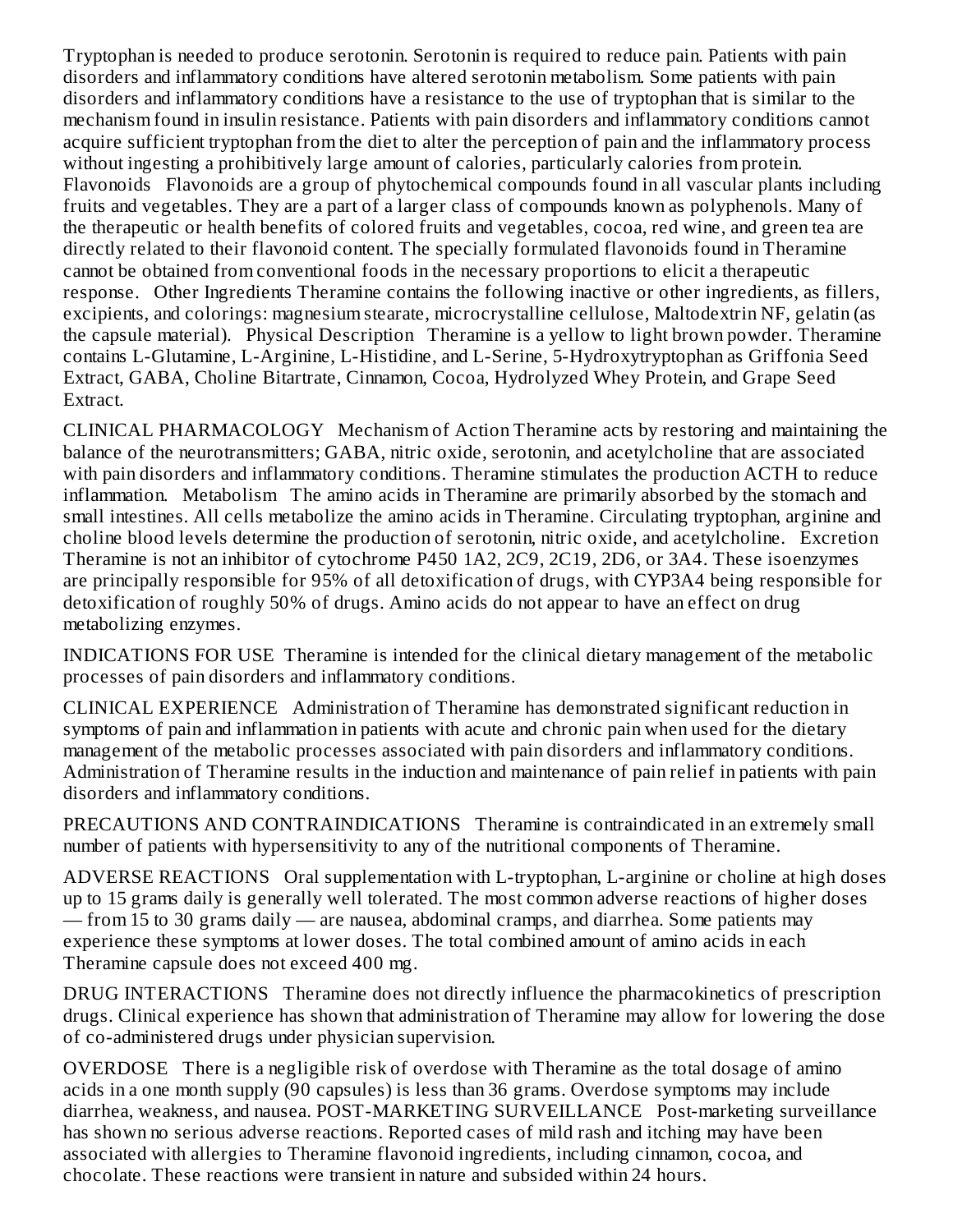DOSAGE AND ADMINISTRATION Recommended Administration For the dietary management of the metabolic processes associated with pain disorders and inflammatory conditions. Take (2) capsules one to three times daily or as directed by physician. As with most amino acid formulations Theramine should be taken without food to increase the absorption of key ingredients.

How Supplied Theramine is supplied in purple and white, size 0 capsules in bottles of 60 or 90 capsules. Physician Supervision Theramine is a Medical Food product available by prescription only and must be used while the patient is under ongoing physician supervision. U.S. patent pending. Manufactured by Arizona Nutritional Supplements, Inc. Chandler AZ 85225 Distributed by Physician Therapeutics LLC, Los Angeles, CA 90077. www.ptlcentral.com Copyright 2003-2006, Physician Therapeutics LLC, all rights reserved NDC: 68405-1008-02 NDC: 68405-1008-03

Storage Store at room temperature, 59-86OF (15-30OC) Protect from light and moisture. Theramine is supplied to physicians in a recyclable plastic bottle with a child-resistant cap.

PHYSICIAN THERAPEUTICS THERAMINE Medical Food Rx only 90 Capsules Directions for use: Must be administered under medical supervision. For adults only. As a Medical Food, take one (1) or two (2) capsules every four hours or as directed by your medical practitioner. For the dietary management of Myalgia. Contains no added sugar, starch, wheat, yeast, preservatives, artificial flavor. Storage: Keep tightly closed in a cool dry place 8-320 C (45-900 F), relative humidity, below 50%. Warning: Keep this product out of the reach of children. NDC# 68405-1008-03 Ingredients: Each serving (per 2 capsules) contains: Proprietary Amino Acid Blend Griffonia Seed Extract (5-HTP), Whey Protein Hydrolysate, L-Arginini, L-Histidine (as L-Histidine HCl), L-Glutamine, L-Serine, Gamma Amino Butyric Acid, Choline Bitartrate, Cocoa (6% Theobromine) (fruit), Grape Extract (95% Polyphenols) (seed), Cinnamon (bark) Other Ingredients: Gelatin, Silicon Dioxide, Tricalcium phosphate, Vegetable Magnesium Stearate, Cellulose, FD and C Blue #1, FD and C red#3, titanium dioxide. Distributed by: Physician Therapeutics LLC, Los Angeles, CA 90077 www.ptlcentral.com Patent Pending

For the Dietary Management of Pain and Inflammation. Two capsules twice daily or as directed by physician. See Product label and insert. Theramine Medical Food A Convenience Packed Medical Food and Drug Theracodophen-650 PHYSICIAN THERAPEUTICS - Theramine 90 Capsules - Hydrocodone 10 mg + Acetaminophen 650 mg 60 Tablets Rx Only NDC# 68405-8198-36 of this copack No Refills Without Physician Authorization FRONT VIEW As prescribed by physician. See product label and product information insert. Hydrocodone 10 mg + Acetaminophen 650 mg Rx Drug 68405-8198-36 BACK VIEW Physician Therapeutics LLC Los Angeles, CA 90077 on November 21, 2006



**Ingredients:** Each serving (per 2 capsules) contains: Proprietary Amino Acid Blend Griffonia Seed Extract (5-HTP), Whey Protein Hydrolysate, L-Arginine, L-Histidine (as L-Histidine HCI), L-Glutamine, L-Serine, Gamma Amino Butyric Acid, Choline Bitartrate, Cocoa (6% Theobromine) (fruit), Grape Extract (95% Polyphenols) (seed), Cinnamon (bark) Other Ingredients: Gelatin, Silicon Dioxide, Tricalcium phosphate, Vegetable Megnesium Stearate, Cellulose, FD&C Blue#1, FD&C red #3. titanium dioxide. **Distributed by:** 

Physician Therapeutics LLC, Los Angeles, CA 90077 www.ptlcentral.com **Patent Pending**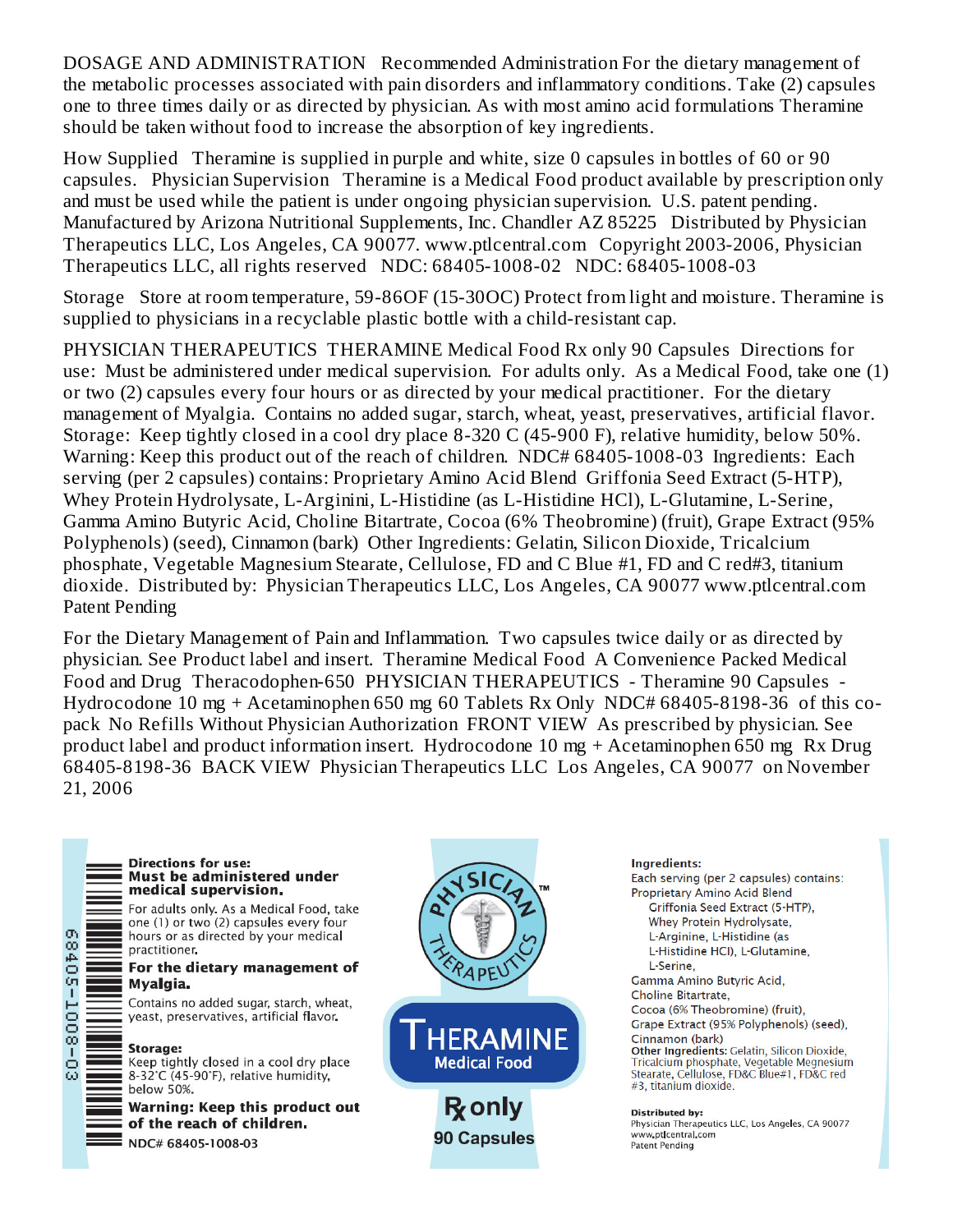| 52959-0371-60                                                                  | KEEP OUT O REACH OF CHILDREN. Store in a cool dry place an 68 to 77 degrees F. | CAUTION: Federal law PROHISITS the trader of this drug to anyone other than the person to whom<br>precribed and prohibits dispensing without a prescription unless OTC. See outsett for add1 RX info. |
|--------------------------------------------------------------------------------|--------------------------------------------------------------------------------|-------------------------------------------------------------------------------------------------------------------------------------------------------------------------------------------------------|
| HYDROCOD.BIT. &/ACET 10/650mg                                                  |                                                                                |                                                                                                                                                                                                       |
| Lot #: HDN02IP<br><b>INTERPHARM</b><br>Mig:                                    | 3,<br>#60                                                                      | HYDROCOO.BIT. &/ACET 10/650mg<br>52959-0371-60<br>#60<br>HDN02IP<br>07/09<br>Let<br>53746-0114-05<br>Lorcet 10/650                                                                                    |
| Exp: 07/09<br>Compare to: Lorcet 10/650<br>Mfg. NDC: 53746-0114-05             |                                                                                | HYDROCOO.BIT. &/ACET 10/650mg<br>52959-0371-60<br>#60<br>07/09<br>HDN02IP<br>Let<br>53746-0114-05<br>Lorcet 10/650                                                                                    |
| Take as directed by your Doctor or<br>See outsert for usual dosage information |                                                                                | HYDROCOO.BIT. &/ACET 10/650mg<br>52959-0371-60<br><b>PEO</b><br>07/09<br><b>HDN02IP</b><br>Let<br>Lorcet 10/650<br>53746-0114-05                                                                      |
|                                                                                |                                                                                | HYDROCOO.BIT. &/ACET 10/650mg<br>52959-0371-60<br>#60<br>07/09<br>Let<br><b>HDN02IP</b><br>Lorcet 10/650<br>53746-0114-05                                                                             |
|                                                                                |                                                                                | Repack: HJ Harkins Co., Inc. Nipomo., CA 9344                                                                                                                                                         |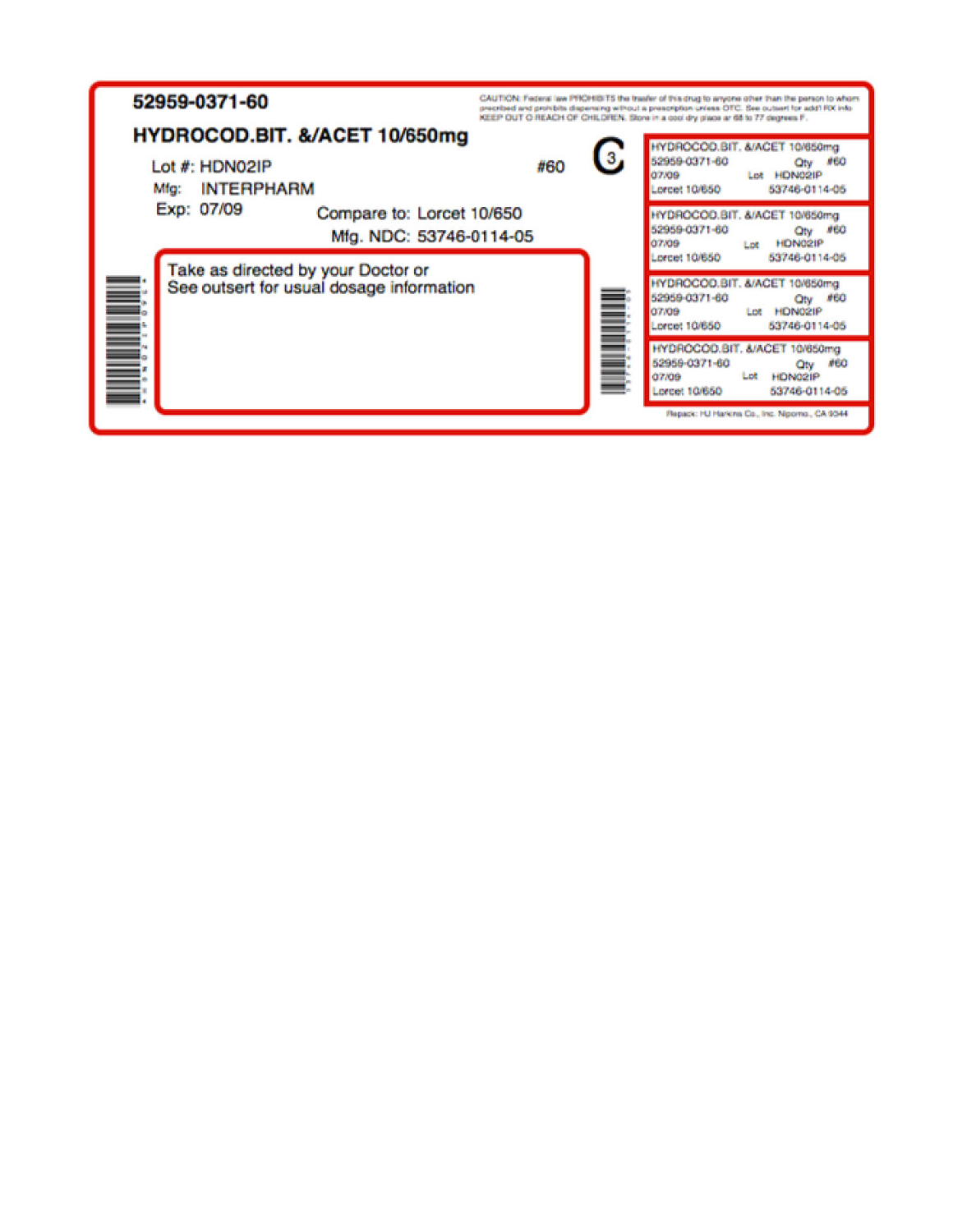## A Convenience Packed Medical Food & Drug

# Theracodophen-650™



## **▶ Theramine<sup>™</sup> 90 Capsules**  $\rightarrow$  Hydrocodone 10 mg + **Acetaminophen 650 mg 60 Tablets**

No Refills Without **Physician Authorization** 

**Rx Only** NDC# 68405-198-36 of this co-pack

#### **THERACODOPHEN-650**

hydrocodone bitartrate, acetaminophen, .gamma.-aminobutyric acid kit

#### **Product Information**

**Product T ype** HUMAN PRESCRIPTION DRUG **Ite m Code (Source )** NDC:6 8 40 5-19 8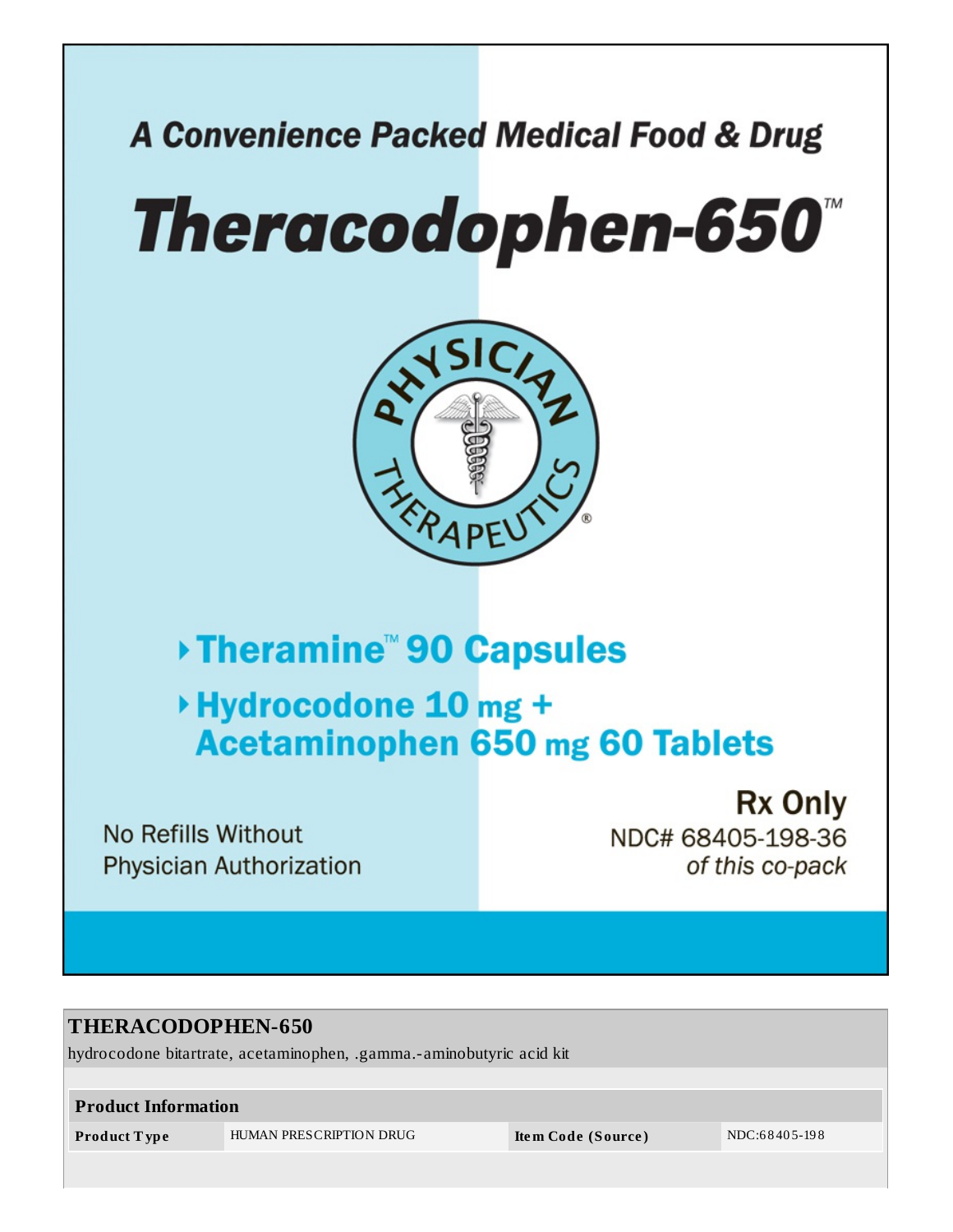| Packaging<br>$\#$<br><b>Item Code</b><br>1 NDC:68405-198-36                                                                                                                                     | $1$ in $1$ KIT                | <b>Package Description</b>        | <b>Marketing Start Date</b>                     |                                                                                             | <b>Marketing End Date</b>     |
|-------------------------------------------------------------------------------------------------------------------------------------------------------------------------------------------------|-------------------------------|-----------------------------------|-------------------------------------------------|---------------------------------------------------------------------------------------------|-------------------------------|
| <b>Quantity of Parts</b>                                                                                                                                                                        |                               |                                   |                                                 |                                                                                             |                               |
| Part#                                                                                                                                                                                           | <b>Package Quantity</b>       |                                   |                                                 | <b>Total Product Quantity</b>                                                               |                               |
| Part 1 1 BOTTLE<br>Part 2   1 BOTTLE                                                                                                                                                            |                               |                                   | 60<br>90                                        |                                                                                             |                               |
|                                                                                                                                                                                                 |                               |                                   |                                                 |                                                                                             |                               |
| Part 1 of 2                                                                                                                                                                                     |                               |                                   |                                                 |                                                                                             |                               |
| hydrocodone bitartrate, acetaminophen tablet                                                                                                                                                    |                               |                                   | <b>HYDROCODONE BITARTRATE AND ACETAMINOPHEN</b> |                                                                                             |                               |
| <b>Product Information</b>                                                                                                                                                                      |                               |                                   |                                                 |                                                                                             |                               |
| Item Code (Source)                                                                                                                                                                              |                               | NDC:52959-371(NDC:53746-114)      |                                                 |                                                                                             |                               |
| <b>Route of Administration</b>                                                                                                                                                                  |                               | ORAL                              |                                                 |                                                                                             |                               |
| <b>Active Ingredient/Active Moiety</b><br>HYDROCODONE BITARTRATE (UNII: NO70W886KK) (HYDROCODONE -<br>UNII:6 YKS4Y3WQ7)<br>ACETAMINO PHEN (UNII: 36209ITL9D) (ACETAMINO PHEN - UNII:36209ITL9D) |                               | <b>Ingredient Name</b>            |                                                 | <b>Basis of Strength</b><br><b>HYDROCODONE</b><br><b>BITARTRATE</b><br><b>ACETAMINOPHEN</b> | Strength<br>$10$ mg<br>650 mg |
| <b>Inactive Ingredients</b>                                                                                                                                                                     |                               |                                   |                                                 |                                                                                             |                               |
|                                                                                                                                                                                                 |                               | <b>Ingredient Name</b>            |                                                 |                                                                                             | Strength                      |
| CELLULOSE, MICRO CRYSTALLINE (UNII: OP1R32D61U)                                                                                                                                                 |                               |                                   |                                                 |                                                                                             |                               |
| <b>Product Characteristics</b>                                                                                                                                                                  |                               |                                   |                                                 |                                                                                             |                               |
| Color                                                                                                                                                                                           | white (off-white)             |                                   | <b>Score</b>                                    |                                                                                             | 2 pieces                      |
| <b>Shape</b>                                                                                                                                                                                    |                               | CAPSULE (biconvex)<br><b>Size</b> |                                                 |                                                                                             | $19 \,\mathrm{mm}$            |
| Flavor                                                                                                                                                                                          | IP;114<br><b>Imprint Code</b> |                                   |                                                 |                                                                                             |                               |
| <b>Contains</b><br><b>Packaging</b>                                                                                                                                                             |                               |                                   |                                                 |                                                                                             |                               |
| <b>Item Code</b><br>#                                                                                                                                                                           |                               | <b>Package Description</b>        | <b>Marketing Start Date</b>                     |                                                                                             | <b>Marketing End Date</b>     |
| 1 NDC:52959-371-60                                                                                                                                                                              | 60 in 1 BOTTLE                |                                   |                                                 |                                                                                             |                               |
|                                                                                                                                                                                                 |                               |                                   |                                                 |                                                                                             |                               |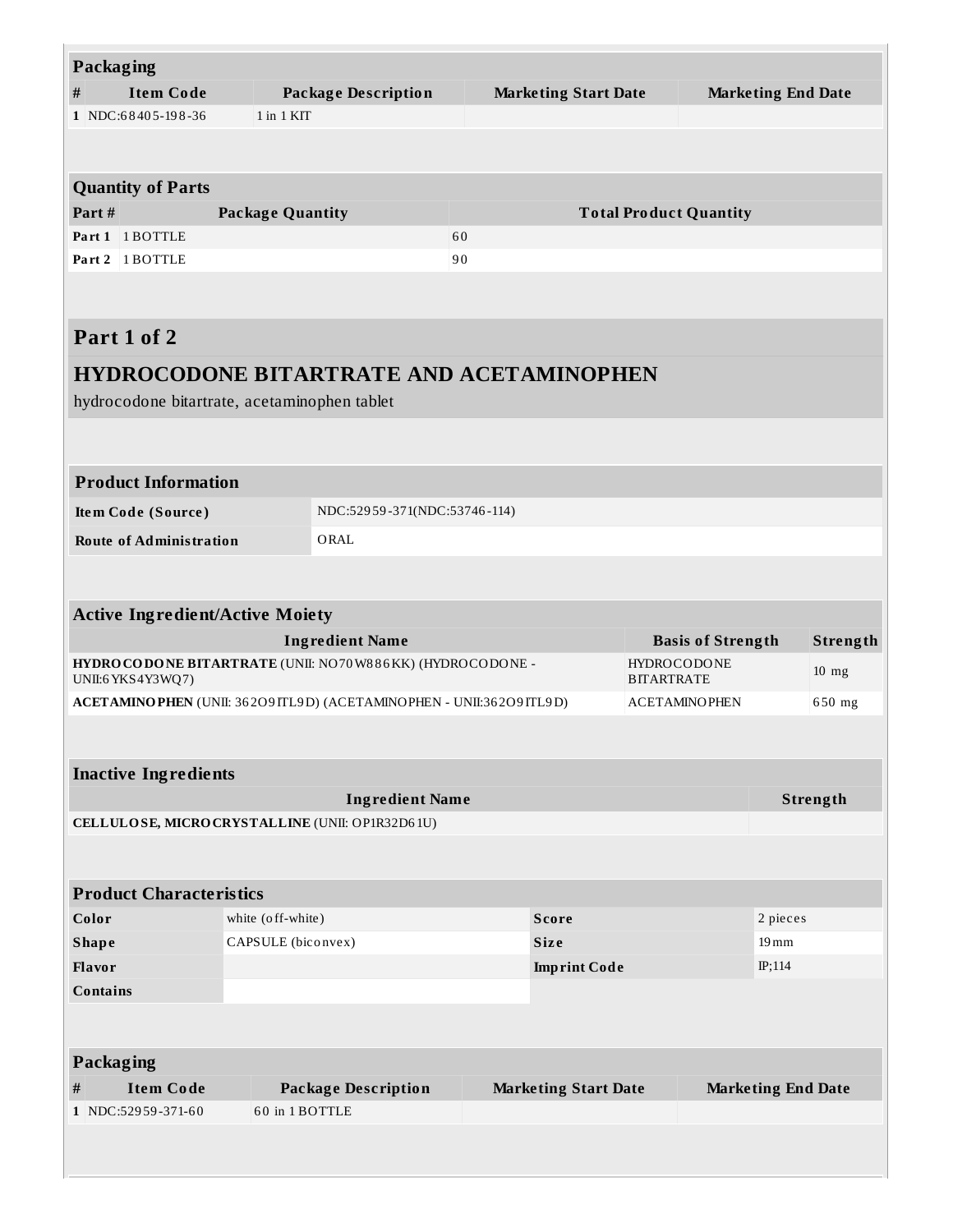| <b>Marketing Information</b>                                                                                                   |                                                 |                             |                             |                          |                           |          |
|--------------------------------------------------------------------------------------------------------------------------------|-------------------------------------------------|-----------------------------|-----------------------------|--------------------------|---------------------------|----------|
| <b>Marketing Category</b>                                                                                                      | <b>Application Number or Monograph Citation</b> |                             | <b>Marketing Start Date</b> |                          | <b>Marketing End Date</b> |          |
| <b>ANDA</b>                                                                                                                    | ANDA040757                                      |                             | 03/06/2011                  |                          |                           |          |
|                                                                                                                                |                                                 |                             |                             |                          |                           |          |
|                                                                                                                                |                                                 |                             |                             |                          |                           |          |
| Part 2 of 2                                                                                                                    |                                                 |                             |                             |                          |                           |          |
| <b>THERAMINE 90</b>                                                                                                            |                                                 |                             |                             |                          |                           |          |
| .gamma.-aminobutyric acid capsule                                                                                              |                                                 |                             |                             |                          |                           |          |
|                                                                                                                                |                                                 |                             |                             |                          |                           |          |
| <b>Product Information</b>                                                                                                     |                                                 |                             |                             |                          |                           |          |
| <b>Route of Administration</b>                                                                                                 | ORAL                                            |                             |                             |                          |                           |          |
|                                                                                                                                |                                                 |                             |                             |                          |                           |          |
|                                                                                                                                |                                                 |                             |                             |                          |                           |          |
| <b>Active Ingredient/Active Moiety</b>                                                                                         |                                                 |                             |                             |                          |                           |          |
|                                                                                                                                | <b>Ingredient Name</b>                          |                             |                             | <b>Basis of Strength</b> |                           | Strength |
| .GAMMA.-AMINO BUTYRIC ACID (UNII: 2ACZ6IPC6I) (.GAMMA.-AMINOBUTYRIC ACID -<br>.GAMMA.-AMINOBUTYRIC<br>UNII:2ACZ6IPC6I)<br>ACID |                                                 |                             |                             | $100$ mg                 |                           |          |
|                                                                                                                                |                                                 |                             |                             |                          |                           |          |
|                                                                                                                                |                                                 |                             |                             |                          |                           |          |
| <b>Inactive Ingredients</b>                                                                                                    |                                                 |                             |                             |                          |                           |          |
| <b>Ingredient Name</b><br>Strength                                                                                             |                                                 |                             |                             |                          |                           |          |
| MAGNESIUM STEARATE (UNII: 70097M6I30)                                                                                          |                                                 |                             |                             |                          |                           |          |
|                                                                                                                                | CELLULOSE, MICRO CRYSTALLINE (UNII: OP1R32D61U) |                             |                             |                          |                           |          |
| <b>MALTODEXTRIN</b> (UNII: 7CVR7L4A2D)                                                                                         |                                                 |                             |                             |                          |                           |          |
| GELATIN (UNII: 2G86QN327L)                                                                                                     |                                                 |                             |                             |                          |                           |          |
|                                                                                                                                |                                                 |                             |                             |                          |                           |          |
| <b>Product Characteristics</b>                                                                                                 |                                                 |                             |                             |                          |                           |          |
| Color                                                                                                                          | green (GREEN)                                   | <b>Score</b>                |                             |                          | no score                  |          |
| <b>Shape</b>                                                                                                                   | CAPSULE                                         | Size                        |                             |                          | 21mm                      |          |
| Flavor                                                                                                                         |                                                 | <b>Imprint Code</b>         |                             | $\vdots$                 |                           |          |
| <b>Contains</b>                                                                                                                |                                                 |                             |                             |                          |                           |          |
|                                                                                                                                |                                                 |                             |                             |                          |                           |          |
| <b>Packaging</b>                                                                                                               |                                                 |                             |                             |                          |                           |          |
| $\#$<br><b>Item Code</b>                                                                                                       | <b>Package Description</b>                      | <b>Marketing Start Date</b> |                             |                          | <b>Marketing End Date</b> |          |
| $\mathbf{1}$                                                                                                                   | 90 in 1 BOTTLE                                  |                             |                             |                          |                           |          |
|                                                                                                                                |                                                 |                             |                             |                          |                           |          |
|                                                                                                                                |                                                 |                             |                             |                          |                           |          |
| <b>Marketing Information</b>                                                                                                   |                                                 |                             |                             |                          |                           |          |
| <b>Marketing Category</b>                                                                                                      | <b>Application Number or Monograph Citation</b> |                             | <b>Marketing Start Date</b> |                          | <b>Marketing End Date</b> |          |
| Medical Food                                                                                                                   |                                                 |                             | 03/06/2011                  |                          |                           |          |
|                                                                                                                                |                                                 |                             |                             |                          |                           |          |
|                                                                                                                                |                                                 |                             |                             |                          |                           |          |